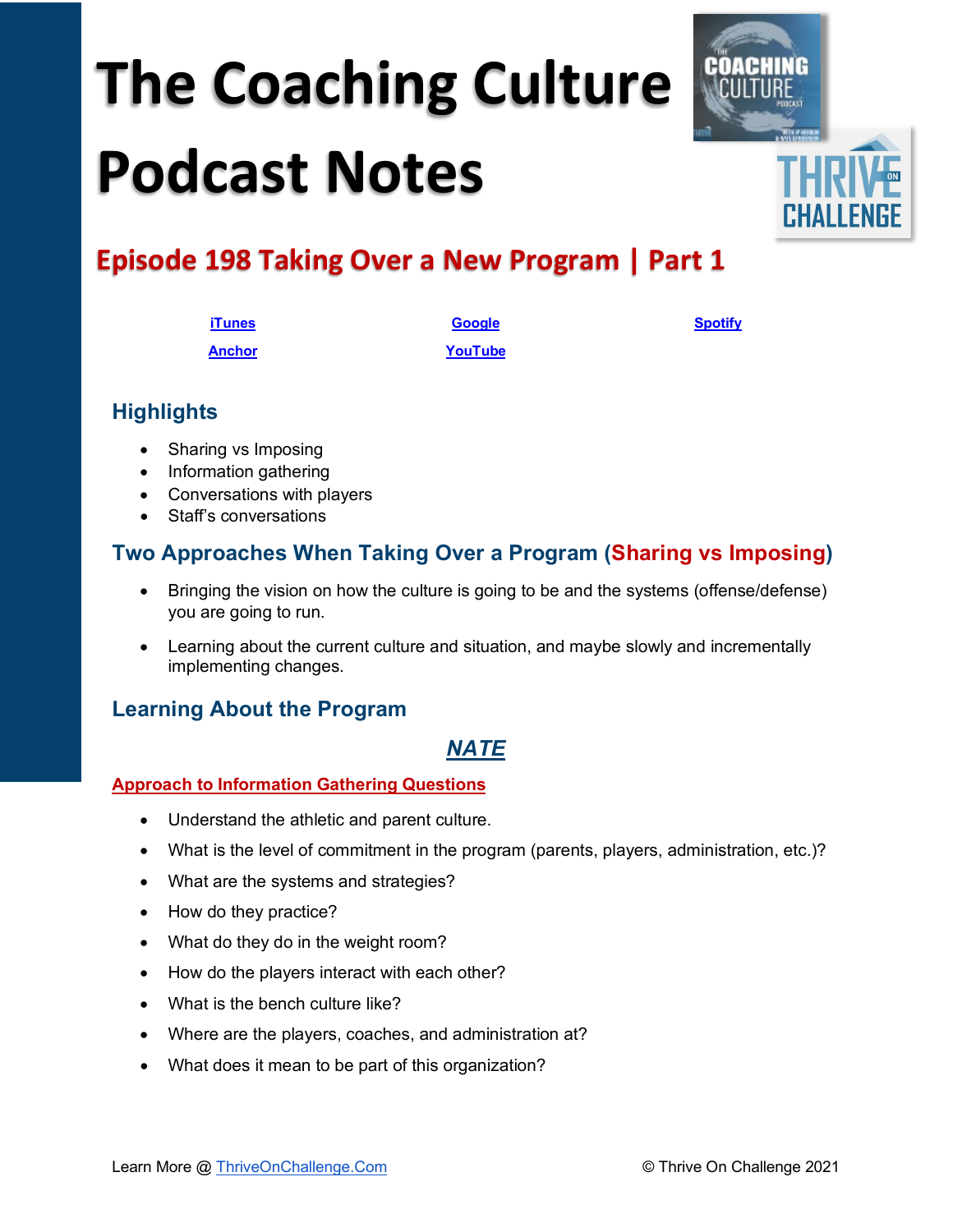

## *The more information that you gather as quickly as possible, the better perspective you have on where to start.*

#### *Questions to ask before deciding where to start.*

- What are people open to when it comes to change?
- Where am I going to get the biggest return for my investment (ROI) when I start o to prioritize the areas that I want to address first?

*(What does it mean to be a Celtic? | Book: [The Big Three](https://www.amazon.com/Truth-Michael-Holley/dp/0316489948/ref=sr_1_1?dchild=1&keywords=the+big+three&qid=1624682090&sr=8-1) by Michael Holley)*

## *JP*

#### **Approach to Information Gathering Questions**

- What's the story people are telling?
- Do people love playing here?
- Do people not like playing here?
- Are we winners here?
- Do they have a winning mindset?
- What's the commitment level?
- What are the behaviors?
- Watch films and identify if they play competitively.
- Is there a great bench energy?
- How are people talking?
- How are people thinking?
- What are their thoughts towards teammates and coaches?
- What do they see the coach's role as?

#### **Gather a lot of information on people's thoughts and talk around the culture.**

#### **JP's Finds After Gathering Information**

- Great tradition
- They saw themselves as hard workers and highly committed.
- Division between the players that played a lot and those that didn't.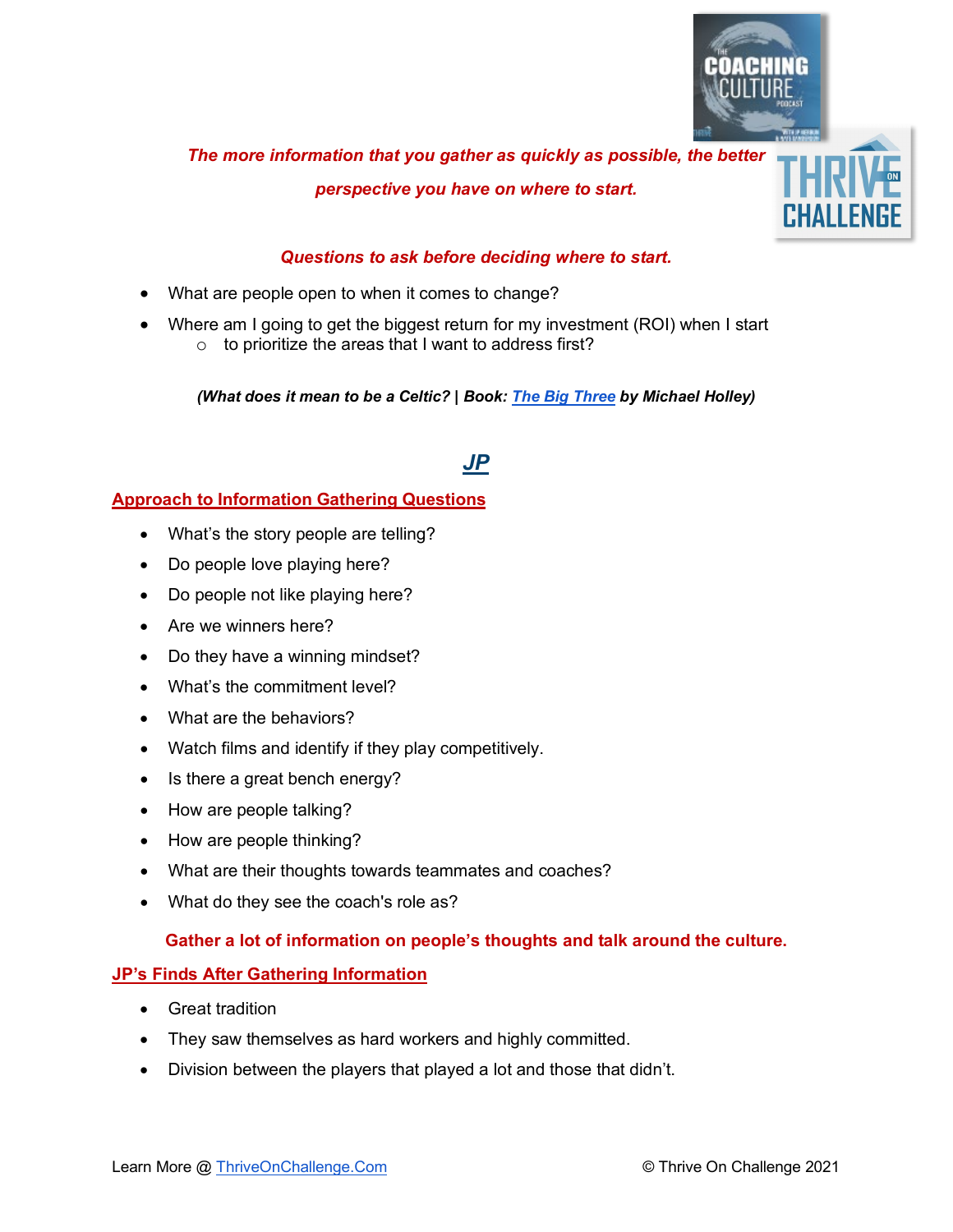#### **Conversations With Players**

- Schedule 1-on-1 (Whatever was more practical and comfortable for them.)
	- o Face-to-Face
	- o Over the Phone
	- o Video Chat
- Google Forms (Maybe anonymous to see if some stuff can come out to the surface.)
- Call Around
	- o Other Coaches
		- $\triangleright$  What do they think about the program?
		- $\triangleright$  What do they think about the administration?
		- $\triangleright$  What do they think about the players?
	- o Former Coach
		- $\triangleright$  Thoughts on the roster.
		- $\triangleright$  Thoughts on the administration.
		- $\triangleright$  Thoughts about his/her experience.

## *NATE*

#### **Information Gathering Starts During the Interview Process.**

- A wide view of what you are walking into.
- How you are going to address some of the needs that you can uncover before you get the job.
- Talk to coaches in the league.
- Talk to administrators in the league about the AD.
- Talk to people in the community.
- Talk to people that have kids in the district.
- Talk to coaches that work at the school.
- Talk to former school coaches.
- Talk to people in the media that have covered games at the school.
- Talk to anyone that has a contact point with the school district and/or athletic program.
- Get a perspective on the athletic culture and community.

#### **It starts as soon as you decide to take the job.**

• Process starts as soon as you decide to take a job somewhere.



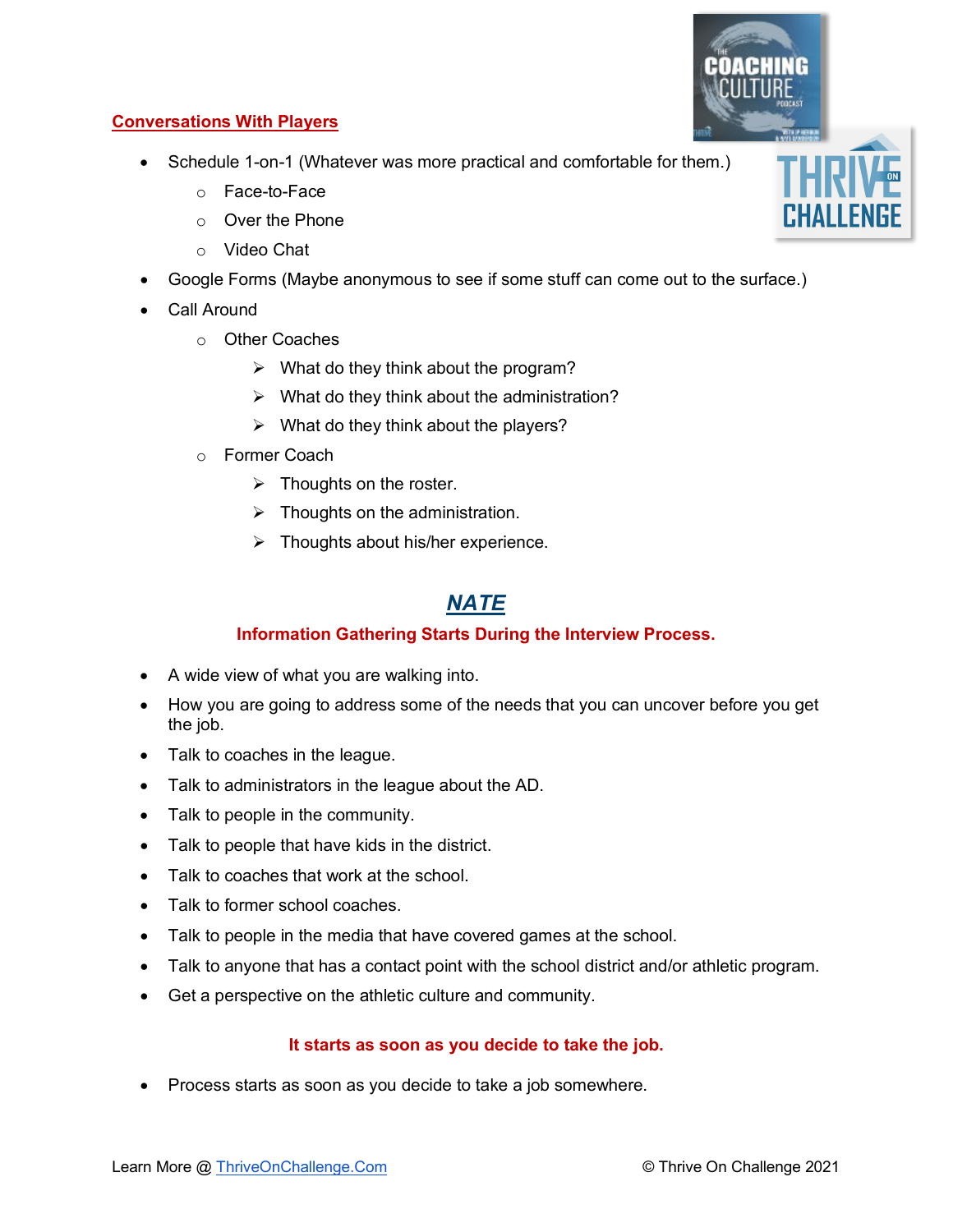- Watch films to see how the play and practice.
- Talk to the coaching staff.
- Talk to seniors.

## *JP*

#### **What to do in a one-on-one conversation?**

- Less talking and more listening.
- Asking great questions.
- Follow up those questions with more questions.
- Engage where they are at.

JP's Favorite Questions from the book ["It's Your Ship: Management Techniques from the Best](https://www.amazon.com/Its-Your-Ship-Management-Anniversary/dp/145552302X/ref=sr_1_1?crid=2RRWV3T0GIOPF&dchild=1&keywords=it%27s+your+ship+by+michael+abrashoff&qid=1624725621&s=books&sprefix=it%27s+your+sh%2Cstripbooks%2C199&sr=1-1)  [Damn Ship in the Navy"](https://www.amazon.com/Its-Your-Ship-Management-Anniversary/dp/145552302X/ref=sr_1_1?crid=2RRWV3T0GIOPF&dchild=1&keywords=it%27s+your+ship+by+michael+abrashoff&qid=1624725621&s=books&sprefix=it%27s+your+sh%2Cstripbooks%2C199&sr=1-1) by Captain D. Michael Abrashoff

- What do you like most about the USS Benfold?
- What do you like least?
- What one thing would you change (except for the captain!) if you could?

#### **These questions start from the good/positive; and what has been working here.**



**Scan QR Code to Listen to Episode 157**

Go to the following episodes to listen to the interview with Captain D. Michael Abashoff [Episode 157 Resetting The Culture of Your Program](https://youtu.be/NlUKafH8uc4) [Episode 158 How Would my Own Son or Daughter Feel](https://youtu.be/fQJ5w3uGwEU)



**Scan QR Code to Listen to Episode 158**

#### *Nate* **Find opportunities for the team to be together.**

- Talk about culture and team-building activities even before starting summer workouts to create momentum.
- Conversations with and without seniors. Have the same conversations but separately. Assistant coaches with the non-seniors.
- What can the seniors do for this team this year to get the kind of experience that we want? What are the seniors' role?
- What things can the seniors do to help us create a good experience?
- What things you don't want the seniors to do that will prevent us from having a good experience?
- What can the team do to help the seniors have a great senior year experience?
- What things you don't want the team to prevent that from happening?

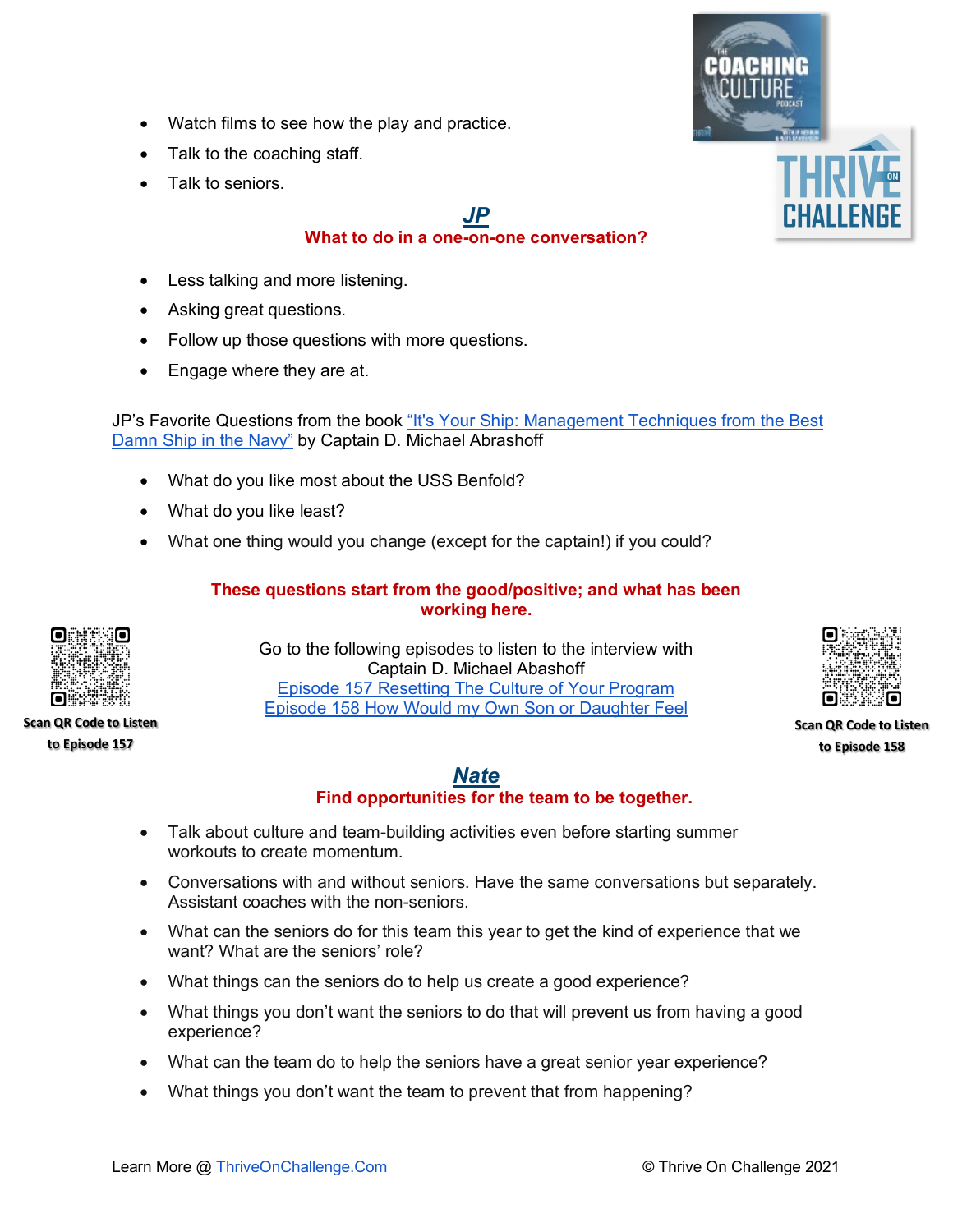

## *JP*

- Move the team from issues to solutions.
- Critical skill or strategy for the coach to use from day one to the end.
- Bring a problem/issue with a solution. When players come up with an idea they are more bought into it. They are empowered to become part of the change.
- Ask them what their vision for the program is?
- Create a shared vision.

## **Staff Retention**

#### *Nate*

- Clean House or Keep Coaches
- Share vision with the assistants encourage them to stay. Let the coaches decide if they want to be part of it.
- Be conscious about the assistant coaches' relationship with the previous coach when asking questions.
- Structure your questions.
	- o What was your role last year?
	- o What was your role at practices?
	- o What was your role on the bench?
	- o What would you like to do at practice?
	- o Are there areas that you would like to grow as a coach?
	- o What things would you like to learn?

#### **Focus on solutions, growth and moving forward while drawing on their experiences, their strengths and desire for what they like to see their role to be moving forward.**

## *JP*

**Mistake** - I came to the conversation with the assistant coaches thinking that I was the expert.

**Mindset** - You are new, and the coaches have the institutional knowledge of what the program has been and the current state of the culture. Coaches have an idea of what we need to continue doing and what we need to stop doing.

**Empower** the coaches to set the stage for the relationship with them. You want them to speak up and offer solutions for changes and ideas. You want them to feel respected and to feel that their opinion matters right from the very first conversation.

#### **Create a good coaching culture right from the beginning.**